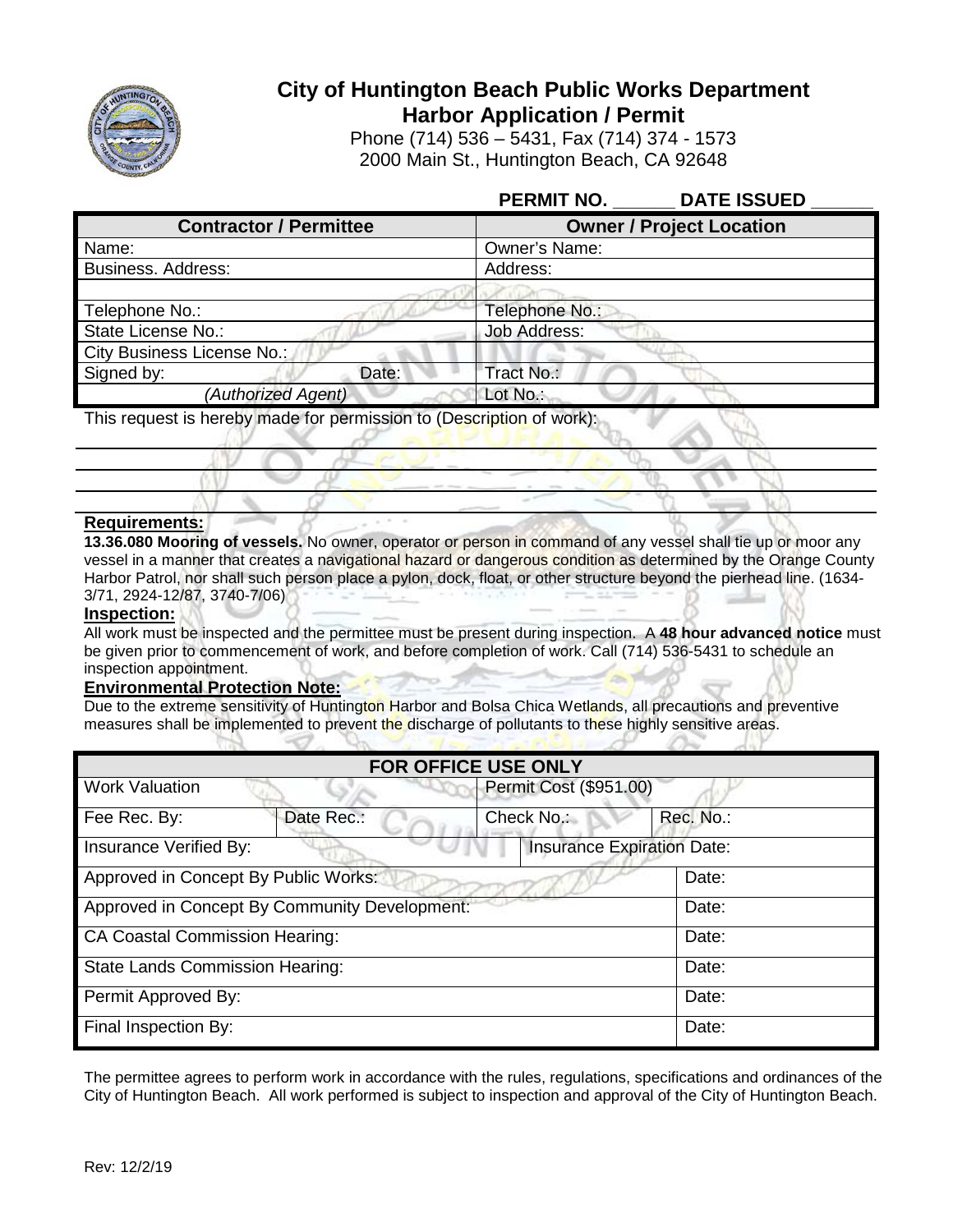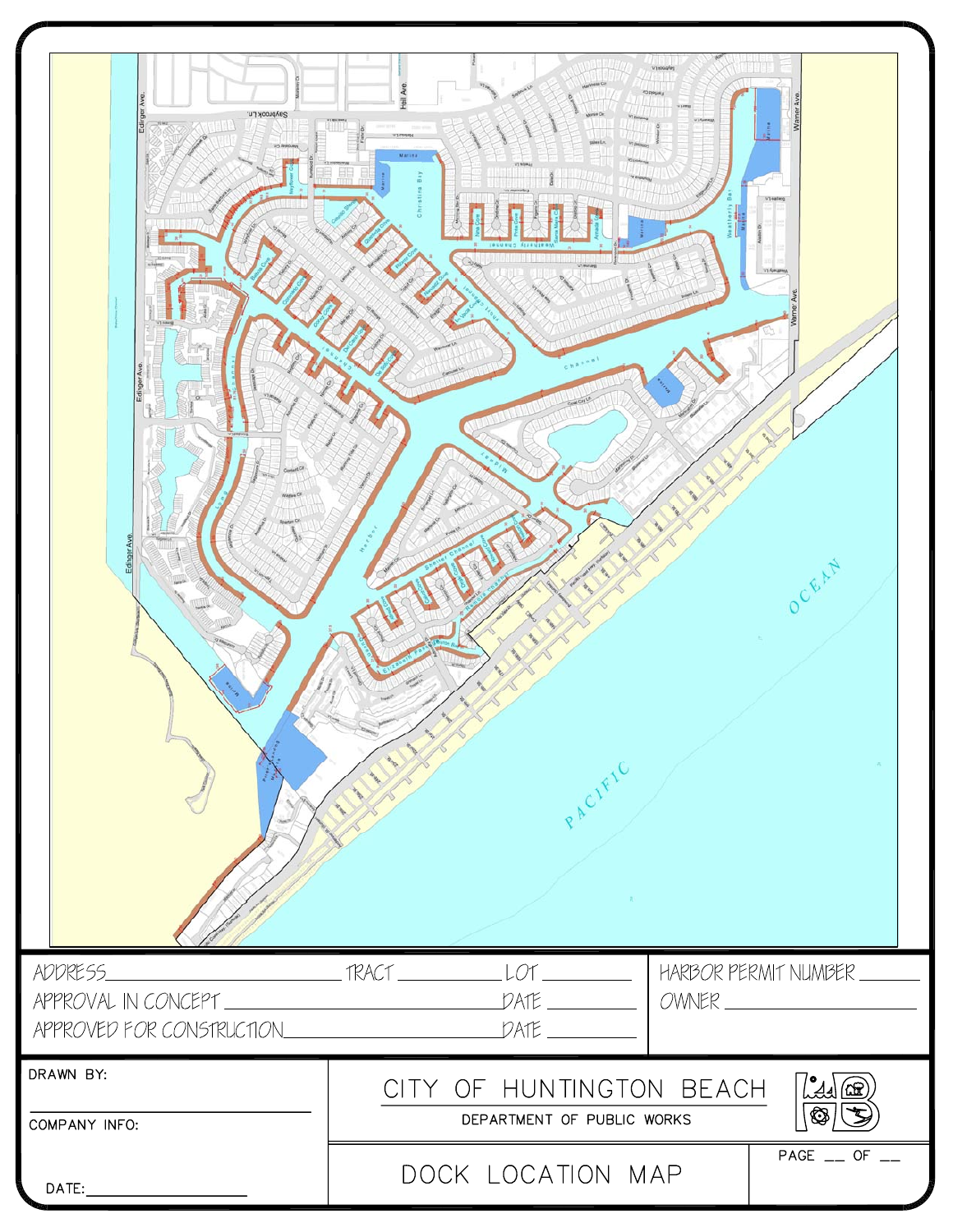# SAMPLE

CHANNEL NAME